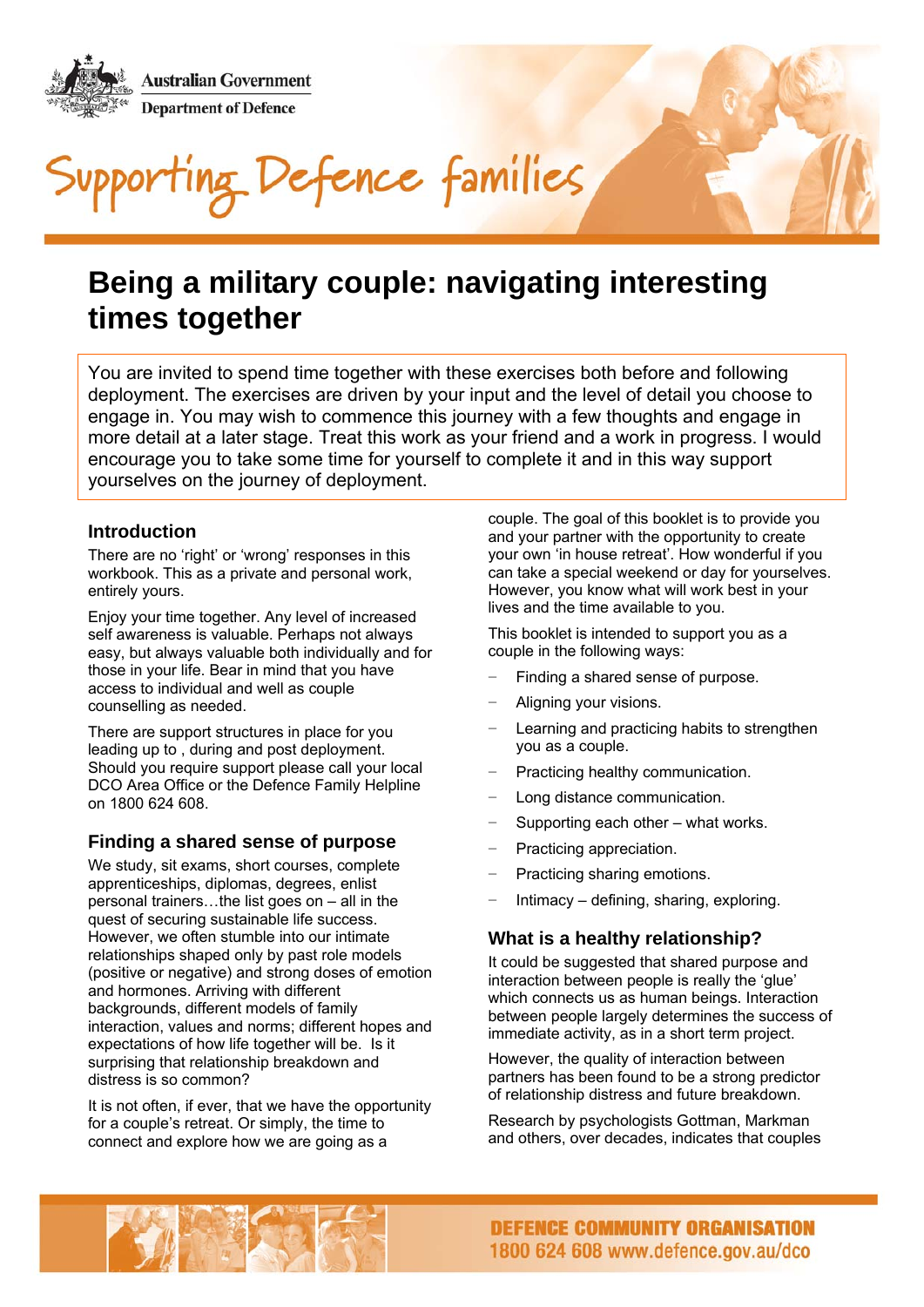# Defence families

who interacted more negatively than other couples had relationships that that were in trouble or predicted future marital distress.

The good news is that negative interaction is a behaviour that couples CAN change to improve their odds of staying together.

This thinking contrasts with relatively static factors that are hard to change once married, including having divorced parents, marrying at a very young age and having a personality tendency to react strongly or defensively to problems and disappointments-all risk factors for marital distress. A recent study found that nearly four out of five couples on the brink of divorce can transform their relationships by participating in brief, evidence-based marriage education classes (Seth Eisenberg, PAIRS). This means that we can LEARN new ways of interaction; creating a shared sense of purpose.

The separation of deployment provides soldier and partner a chance to evaluate changes within themselves and what direction they want their partnership to take. Although a difficult as well as joyful stage, many military couples have reported that their relationship is much stronger as a result. Both parties have developed your own sense of purpose coping with new experiences while apart. What is important now is to come together and create a 'shared sense of purpose', that is essential for your well-being as a couple.

#### **This won't happen overnight**

It requires time, mutual compassion and a desire to do so.

Here are four steps to help you create a 'shared sense of purpose'.

**1. Understand each other's sense of purpose during separation.**

The returning service member's sense of purpose has often been shaped by:

- Traumatic events that can be difficult to talk about, or even think about.
- Formed stronger bonds with fellow service members and their military unit, who have shared similar experiences.
- − Regimented highly structured environment and routines of 24/7 military life.
- Taken on a more aggressive attitude, which is often necessary when deployed in hostile settings. Often heightened sensory experiences.
- − An altered sense of self and identity shaped by war.
- − An altered view of the world.
- Stress and fatigue, or seeing and doing things that are difficult for them to integrate into their life at home.

The partner's sense of purpose has been shaped by a range of factors too:

- Of all the family members, partners at home may have to make the most changes during a deployment with new roles and responsibilities.
- Many partners have assumed new employment, or alternately had to reduce working hours. Managing finances, child care and discipline. Increased independence in managing day-to-day events and challenges. They have to take on many, if not all, of the tasks their partners did while at home. Partners may have become more autonomous and individual personal priorities in life may be different.
- Emotional changes. Some may have experienced growing independence and thrived on it; others may have found this a difficult time leading to depression, anxiety, and other symptoms of stress.

While these added responsibilities can increase the spouse's stress level, they can also lead to:

- a sense of great accomplishment and pride.
- − Newly identified skills and strengths.
- − Increased leadership role in the home.

The Walter Reed Army Institute of Research (cited in Snyder et al, 2012) provides practical pointers regarding this notion of purpose and perception. Below are some possible behaviour and consequences in relationships to be aware of:

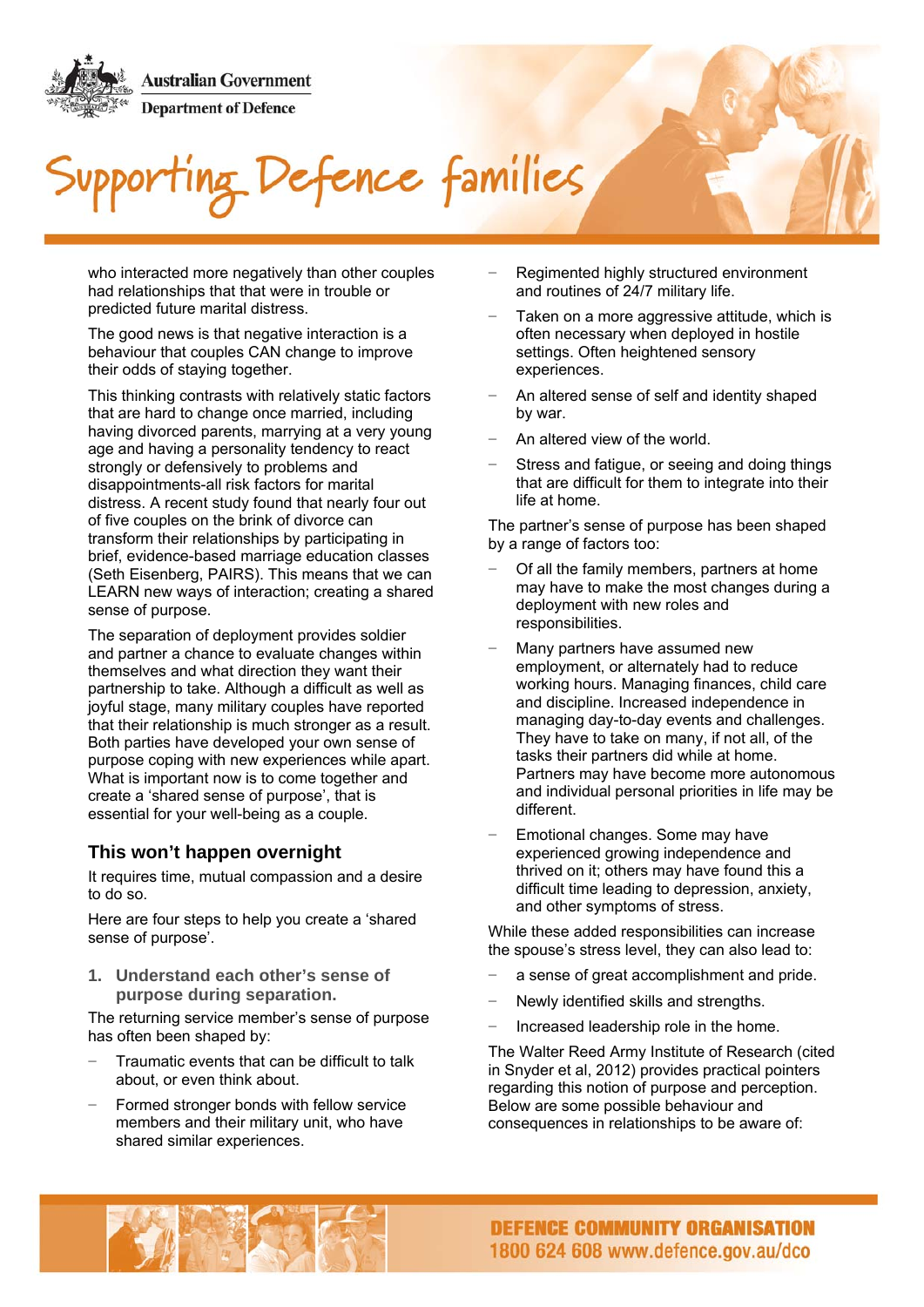### porting Defence families

| <b>BEHAVIOUR</b>                                              | <b>IMPACT ON RELATIONSHIPS</b><br><b>AT HOME</b>                                                                                                                                          |
|---------------------------------------------------------------|-------------------------------------------------------------------------------------------------------------------------------------------------------------------------------------------|
| Cohesion vs.<br>Withdrawal                                    | Bonds built in combat lead<br>to sometimes showing a<br>preference for time with<br>military mates over family<br>members.                                                                |
| Accountability vs.<br>Controlling                             | Accountability for control<br>of military gear and one's<br>behaviour leads to the<br>need to control access to<br>one's 'stuff' and irritability<br>toward family members<br>about this. |
| <b>Targeted Aggression</b><br>vs. Inappropriate<br>Aggression | Use of anger and<br>aggression in combat<br>leads to a short temper at<br>home.                                                                                                           |
| <b>Tactical Awareness</b><br>vs. Hyper-vigilance              | A high degree of<br>situational awareness<br>results in appearing jumpy<br>at home.                                                                                                       |
| <b>Emotional Control</b><br>VS.<br>Anger/Detachment           | Keeping a necessary lid<br>on one's emotions<br>becomes second nature<br>and leads to being seen as<br>'uncaring' by spouse.                                                              |

**2. Recognize the concerns are common, and will require mutual adjustments and time:**

Bear in mind that often these common concerns are shared or felt indirectly.

*Relationship*. Each phase of deployment brings comes with its own set of challenges. The end of a deployment, homecoming, can be an extremely frustrating and upsetting experience. The date of return may change or other logistical issues out of your control.

Typically, a 'honeymoon' period follows in which couples reunite physically, but not necessarily emotionally. Some spouses express both a sense of awkwardness in addition to excitement. At times you may even feel as though you are strangers. For others, however, the desire for

sexual intimacy may require time in order to reconnect emotionally first.

Getting back together as a couple after a deployment isn't always something that happens naturally, or easily. Effort and an understanding that each person has grown and changed during the separation are required. This may not always happen overnight. Concern about having grown apart, growing close again without giving up individual growth and viewpoints, issues of fidelity, and being able to discuss these issues without raising more anxiety or anger challenge many couples.

Intimacy is a combination of emotional and physical togetherness. It is not easily reestablished after stressful separations creating an emotional disconnect.

Partners may also experience high or low sexual interest causing disappointment, friction or a sense of rejection. In due time, this may pass, but present concerns may include hoping one is still loved, dealing with rumours or concern about faithfulness, concern about medications that can affect desire and performance, and expected fatigue and alterations in sleep cycles.

It is not realistic to return home and expect everything to be the same as before the deployment.

*Home*. Life at home does not have the edge and adrenaline associated with wartime duty, which often leads to let down, disappointment and difficulty shifting gears.

**Public.** You may have to face the challenge of differing public views about the deployment and involvement in the war. Sometimes media coverage can undermine the pride and purpose military families feel about their involvement.

#### **Some thoughts and tips for building a shared sense of purpose:**

**Expectations**. Remember that fatigue, confusion and worry, common during this transition, often lead to short tempers. If this happens, suggest taking time out and return to discussions when both parties feel more relaxed.

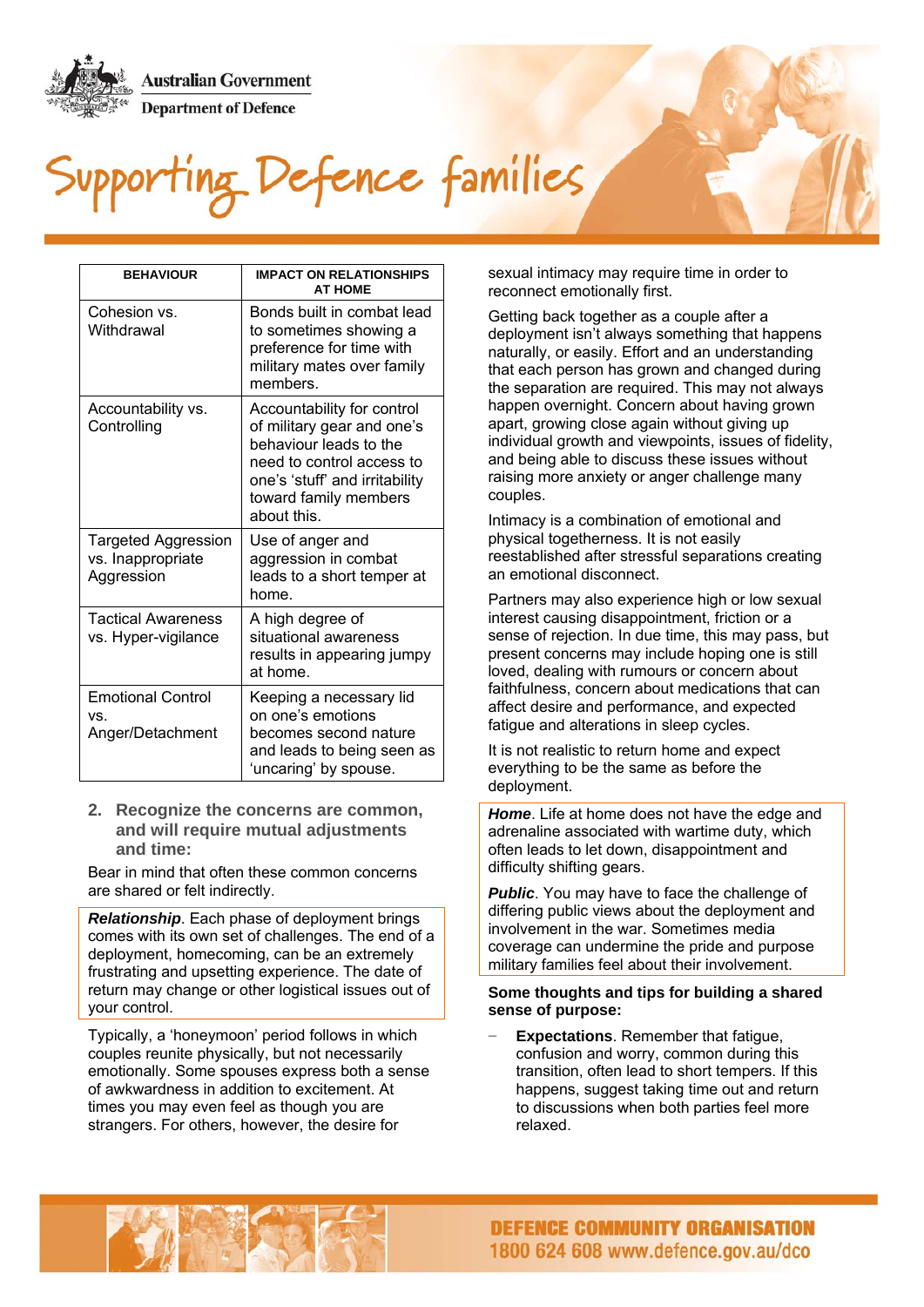## efence families

- **Enjoy life.** Find and do activities that are pleasurable and fun. Create time in your weekly schedule to do something one-on-one.
- − **Communicate**. Talking together builds a shared sense of purpose. Desire to communicate is more important than details. Service members often prefer to discuss war stories with military mates to protect their spouse and family from traumatic memories. Other ways to communicate involve physical activity. Take walks, engage in a sport or exercise program. Healthy communication involves processing feelings, new information and relieving stress. Share in activities and in the community to keep a sense of perspective and individuality as you grow together as a couple.
- Let BE. Know that 'this too shall pass'. 'The tincture of time' - Time is often one of the most important factors in healing and solving problems.
- couple. **Attitude**. A positive attitude is one of the greatest values. Appreciating what one has gives strength and energy to a family and a
- Know when to seek help. Both partners have endured stress, uncertainty and lonesomeness that can affect one's health and mental health. Many service members do not want to seek help for mental health problems from the military for fear of damaging their career. However, the consequences of letting a problem linger untreated can be much more damaging. There are excellent treatments available to support and assist you. You owe it to yourself and your family to be in good health.

As reintegration occurs partners may report a lost sense of independence. There may be resentment at feeling like they have been 'abandoned' for six months or more. Spouses may consider themselves to be the true heroes (maintaining the house, children, handling finances, etc.) while Soldiers may have been more focused on their job. At least one study (Zeff et. al., 1997) suggests that the stay-at-home parent is more likely to report distress than the deployed soldier. Partners

will also have to adapt to changes. Partners may even find they are more irritable with their mates involved again in daily activities and decisions. The desire their 'own' space may be a real concern. Basic household chores and routines need to be renegotiated and roles re-established.

Post-deployment is probably the most important stage for both Soldier and spouse. Patient communication, going slow, lowering expectations and taking time to get to know each other again is critical to the task of successful reintegration of the Soldier back into the Family.

#### **EXERCISES**

The following exercises are built on the family work of Lorie DeCarvalho and Julia Whealin (Healing stress in military families – eight steps to wellness). A valuable resource for military families.

These exercises are tailored specifically to couples.

#### **Building quality interactions – healthy communication**

The goal of this exercise is to help you as a couple to listen attentively and communicate better with each other. There are no 'wrong' or 'right' responses, just your own unique answers. This is about your own experience. It may not always make sense to another party. Claim the experience as your own and take responsibility for how you have honestly experienced events. It is not a judgement on yourself or your partner – it is simply as it is.

\_\_\_\_\_\_\_\_\_\_\_\_\_\_\_\_\_\_\_\_\_\_\_\_\_\_\_\_\_\_\_\_\_\_\_\_\_\_\_ *My experience of this deployment has been…* 

\_\_\_\_\_\_\_\_\_\_\_\_\_\_\_\_\_\_\_\_\_\_\_\_\_\_\_\_\_\_\_\_\_\_\_\_\_\_\_ \_\_\_\_\_\_\_\_\_\_\_\_\_\_\_\_\_\_\_\_\_\_\_\_\_\_\_\_\_\_\_\_\_\_\_\_\_\_\_ \_\_\_\_\_\_\_\_\_\_\_\_\_\_\_\_\_\_\_\_\_\_\_\_\_\_\_\_\_\_\_\_\_\_\_\_\_\_\_ \_\_\_\_\_\_\_\_\_\_\_\_\_\_\_\_\_\_\_\_\_\_\_\_\_\_\_\_\_\_\_\_\_\_\_\_\_\_\_

*The most challenging part of deployment for me was…* 

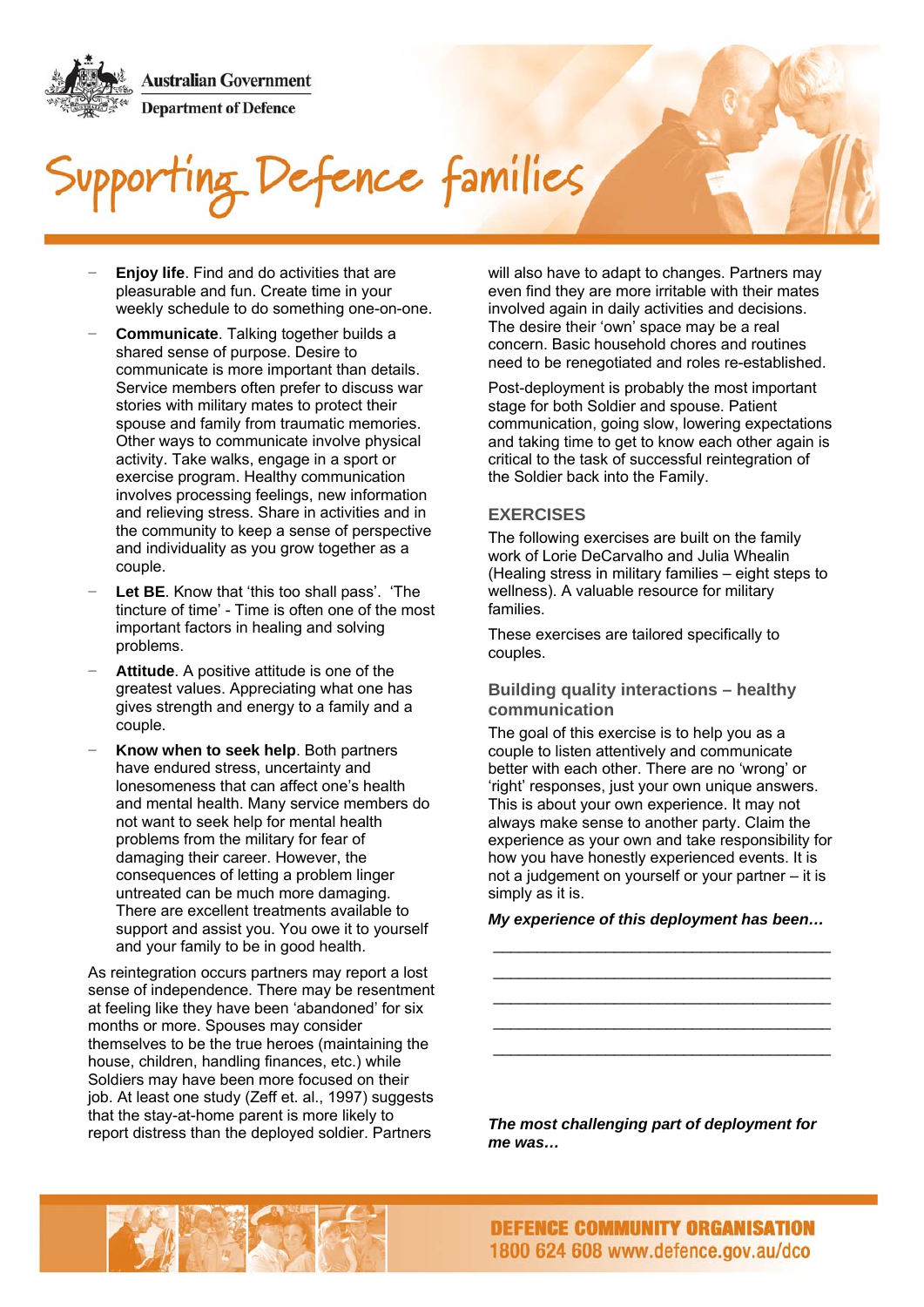

Supporting Defence families

#### **Providing support** Part of practicing healthy communication is about practicing the art of support for each other. Again, there are no 'wrong' or 'right' responses, just your own unique answers. This is about your own experience. It may not always make sense to another party. Claim the experience as your own and take responsibility for how you have honestly experienced events. It is not a judgement on yourself or your partner – it is simply as it is. Describe in detail a time when you felt most supported by your partner (what did they do or  $say?$ :

I feel concerned about...



**DEFENCE COMMUNITY ORGANISATION** 1800 624 608 www.defence.gov.au/dco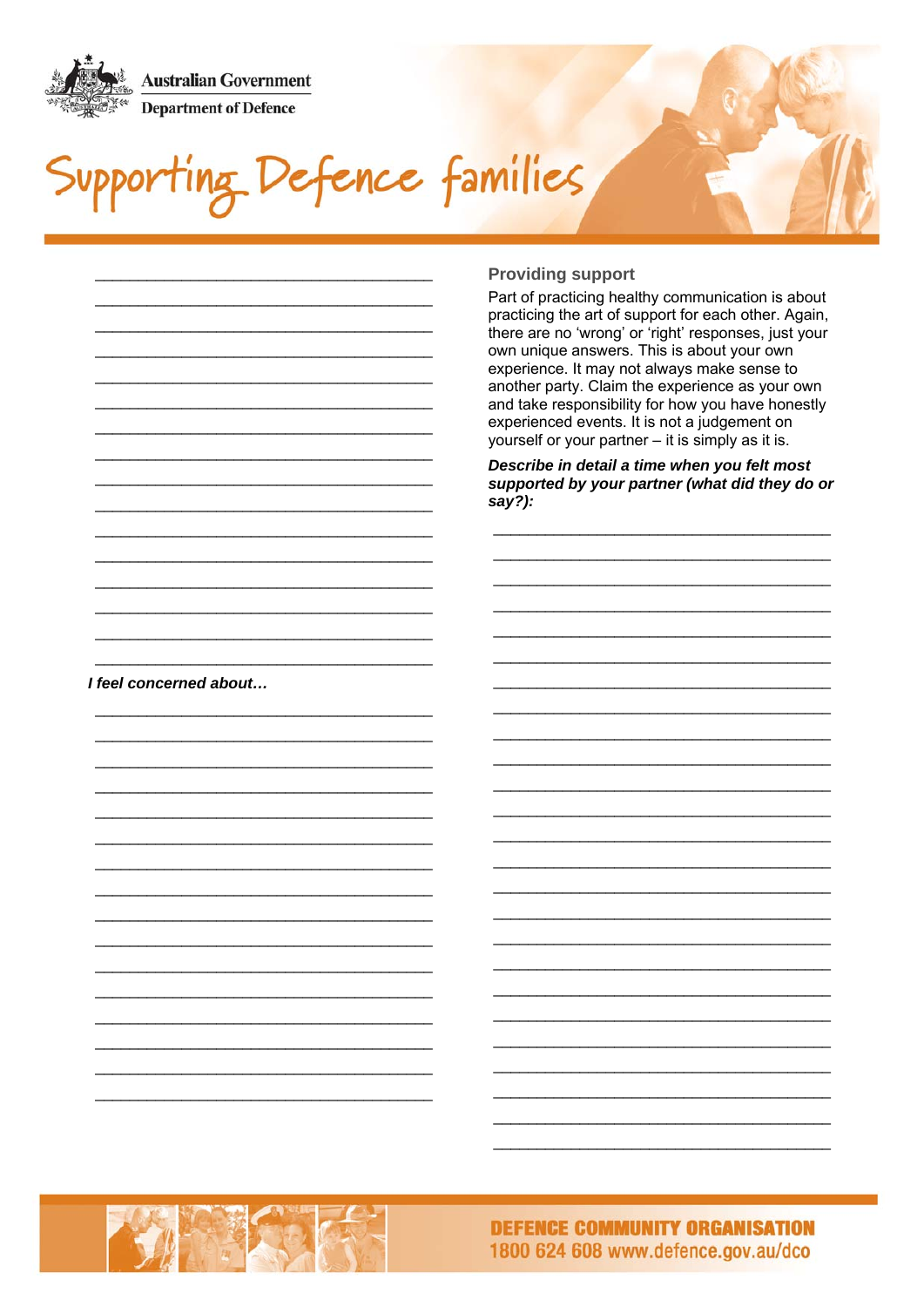ting Defence families

#### **Practicing Appreciation**

Please answer the following questions, based on the same approach as above.

#### I appreciate how you...

#### l appreciate your...

I appreciate that you...

#### **Sharing emotions**

Emotions serve important functions:

- When people share emotions with others, doing so makes emotions less intense.
- Sharing emotions helps connect people with others, and so can help people feel less isolated from others.
- Avoiding talking about emotions and problems usually just makes the problems worse.
- Sharing emotions is associated with better physical and emotional health.

Here are some guidelines for listening to others when they are expressing how they feel:

- 1. First, take time to provide the person with your full attention.
- 2. When your partner shares, just listen. Focus on what the other person is communicating.

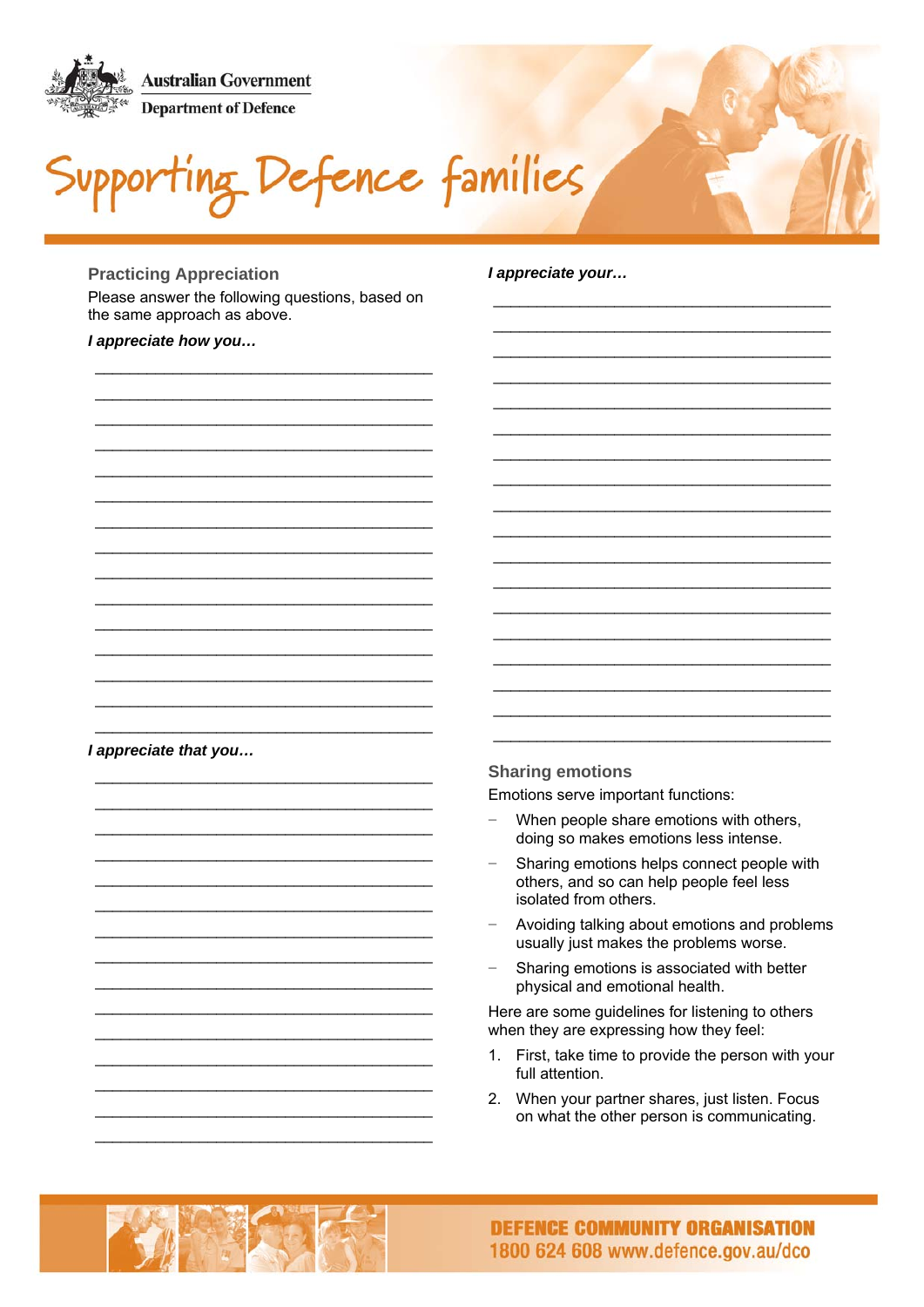

Defence families

Do not interrupt or think about what you want to say next.

- 3. Let the person know that you support them and are there for them by nodding or encouraging them to share more.
- 4. Last, ask the person if there is anything you can do to help.

**Deepening communication** 

In this exercise, we get to a deeper level of communication and trust. To help clarify your feelings, you can write about them here.

Please share and describe your experience. What emotions are you feeling and why?

Please write about your experience with sharing your emotions with your partner. What is it like for you?

What can your partner do to support you when you feel upset?

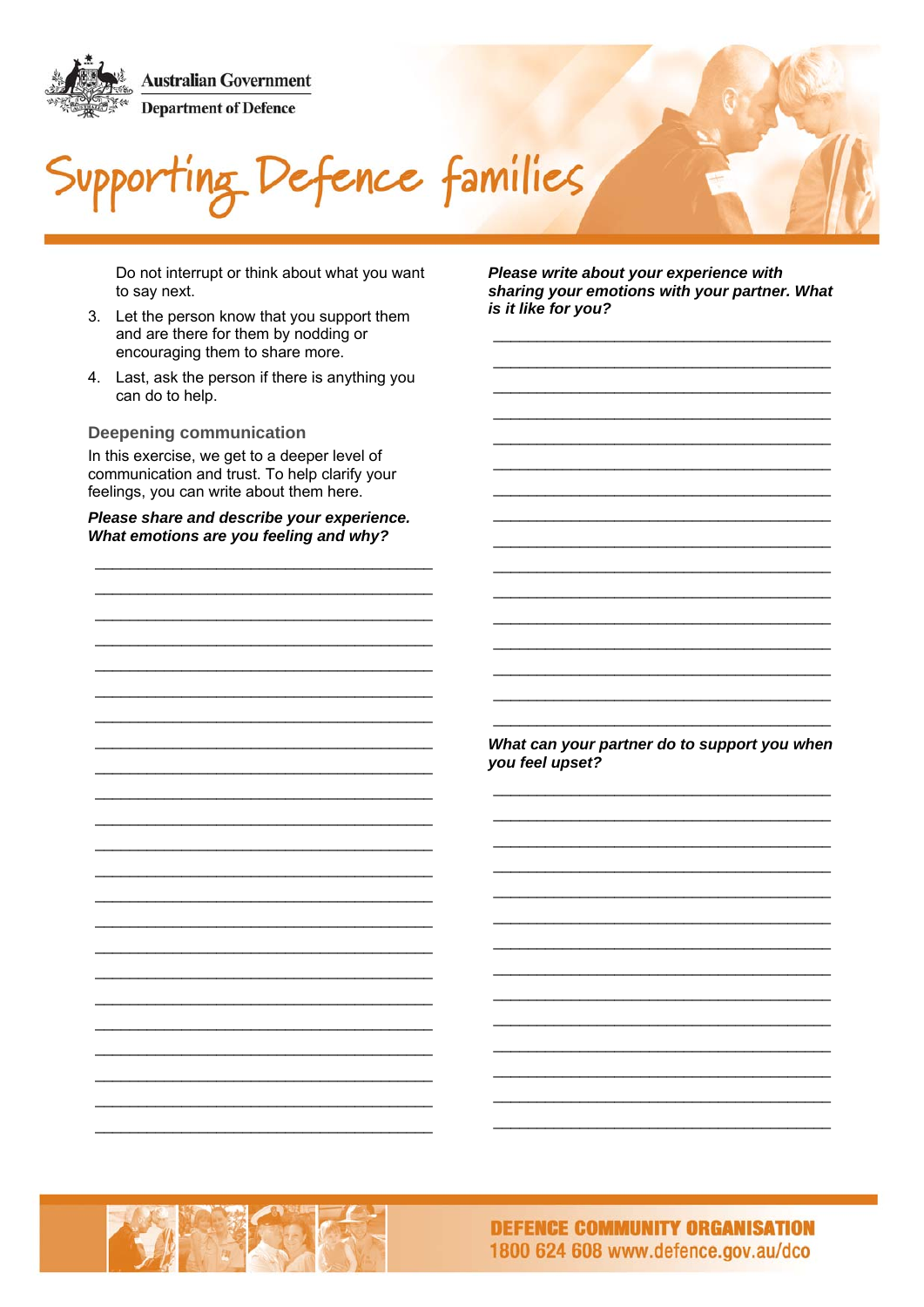Supporting Defence families

#### **Aligning visions**

In this exercise, you have the opportunity to explore each other's deepest, most personal wishes, visions, and dreams. Please be as true to yourself in your responses as you can.

If I were a genie and could grant you three wishes in life, what would they be for you? For us as a couple?

How does your reality measure up to what your deepest wishes are for yourself? For us?

How can you use your strengths and values to fulfil these wishes and make them a reality?

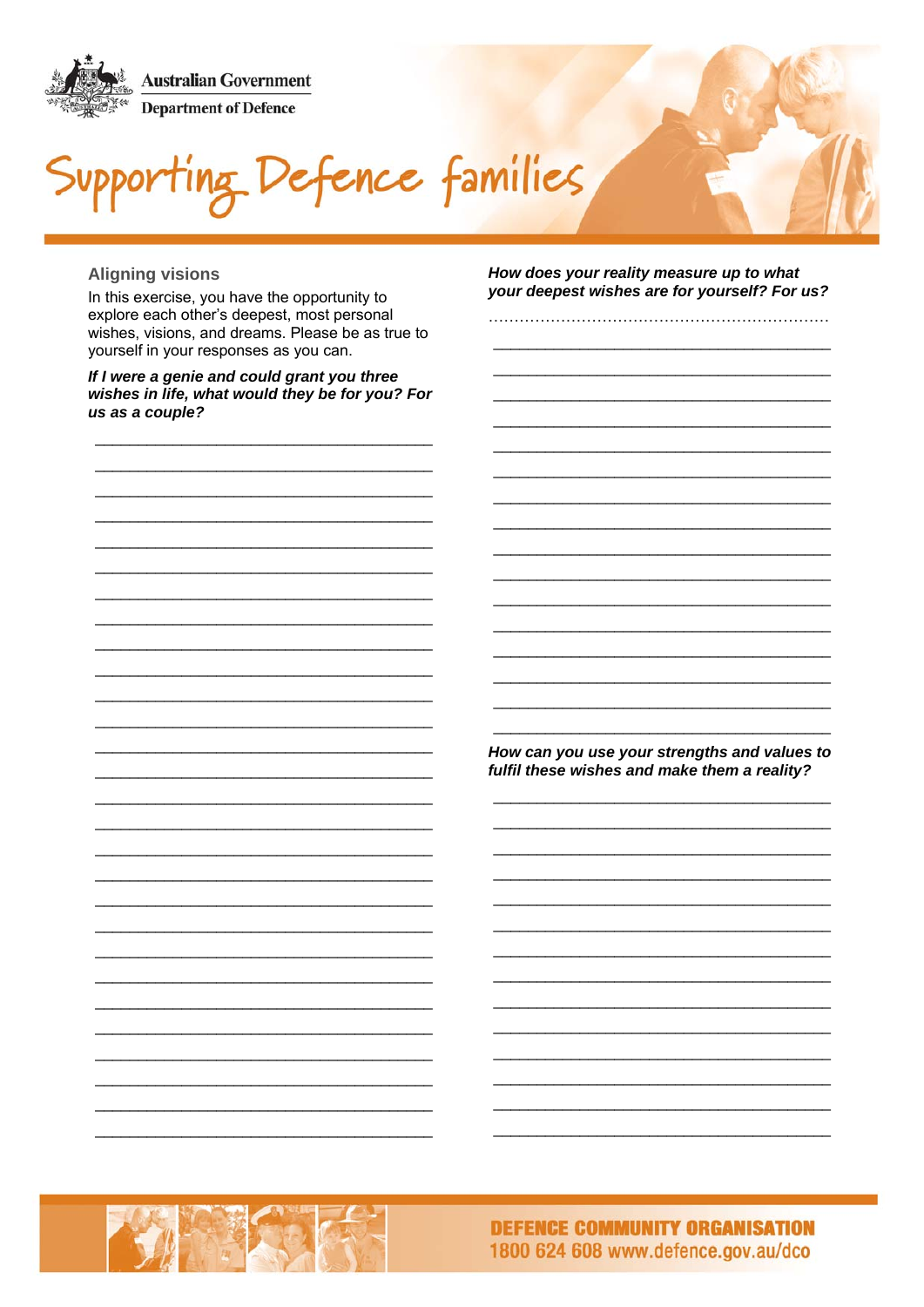

## Defence families

One challenge, during this stage, is the rapid speed of information provided by widespread phone and e-mail access. Over long distances and without face-to-face contact, communications between partners are much more vulnerable to distortion or misperception. Given this limitation, discussing potentially inflammatory topics (hot topics) can be problematic and are probably best left on hold until after the deployment when they can be resolved more fully.

On a related note, many partners report significant frustration because phone contact is unidirectional and must be initiated by the Soldier. Likewise, Soldiers may feel forgotten if they call with no reply. This can lead to anger and resentment, especially if an expectation regarding the frequency of calls is unmet. Internet and e-mail support greater control in communication.

#### **Exploring intimate needs and feelings**

It is important for partners to understand how they feel about each other on an intimate level.

Again, as in previous exercises, there are no 'wrong' or 'right' responses, just your own unique answers. This is about your own experience. It may not always make sense to another party. Claim the experience as your own and take responsibility for how you have honestly experienced events. It is not a judgement on yourself or your partner – it is simply as it is.

#### *When my partner and I are intimate, I feel…*

\_\_\_\_\_\_\_\_\_\_\_\_\_\_\_\_\_\_\_\_\_\_\_\_\_\_\_\_\_\_\_\_\_\_\_\_\_\_\_ \_\_\_\_\_\_\_\_\_\_\_\_\_\_\_\_\_\_\_\_\_\_\_\_\_\_\_\_\_\_\_\_\_\_\_\_\_\_\_ \_\_\_\_\_\_\_\_\_\_\_\_\_\_\_\_\_\_\_\_\_\_\_\_\_\_\_\_\_\_\_\_\_\_\_\_\_\_\_ \_\_\_\_\_\_\_\_\_\_\_\_\_\_\_\_\_\_\_\_\_\_\_\_\_\_\_\_\_\_\_\_\_\_\_\_\_\_\_ \_\_\_\_\_\_\_\_\_\_\_\_\_\_\_\_\_\_\_\_\_\_\_\_\_\_\_\_\_\_\_\_\_\_\_\_\_\_\_ \_\_\_\_\_\_\_\_\_\_\_\_\_\_\_\_\_\_\_\_\_\_\_\_\_\_\_\_\_\_\_\_\_\_\_\_\_\_\_ \_\_\_\_\_\_\_\_\_\_\_\_\_\_\_\_\_\_\_\_\_\_\_\_\_\_\_\_\_\_\_\_\_\_\_\_\_\_\_ \_\_\_\_\_\_\_\_\_\_\_\_\_\_\_\_\_\_\_\_\_\_\_\_\_\_\_\_\_\_\_\_\_\_\_\_\_\_\_ \_\_\_\_\_\_\_\_\_\_\_\_\_\_\_\_\_\_\_\_\_\_\_\_\_\_\_\_\_\_\_\_\_\_\_\_\_\_\_ \_\_\_\_\_\_\_\_\_\_\_\_\_\_\_\_\_\_\_\_\_\_\_\_\_\_\_\_\_\_\_\_\_\_\_\_\_\_\_

**Communicating long distance** *As far as our love life, lately I have been wondering…* 

\_\_\_\_\_\_\_\_\_\_\_\_\_\_\_\_\_\_\_\_\_\_\_\_\_\_\_\_\_\_\_\_\_\_\_\_\_\_\_ \_\_\_\_\_\_\_\_\_\_\_\_\_\_\_\_\_\_\_\_\_\_\_\_\_\_\_\_\_\_\_\_\_\_\_\_\_\_\_ \_\_\_\_\_\_\_\_\_\_\_\_\_\_\_\_\_\_\_\_\_\_\_\_\_\_\_\_\_\_\_\_\_\_\_\_\_\_\_ \_\_\_\_\_\_\_\_\_\_\_\_\_\_\_\_\_\_\_\_\_\_\_\_\_\_\_\_\_\_\_\_\_\_\_\_\_\_\_ \_\_\_\_\_\_\_\_\_\_\_\_\_\_\_\_\_\_\_\_\_\_\_\_\_\_\_\_\_\_\_\_\_\_\_\_\_\_\_ \_\_\_\_\_\_\_\_\_\_\_\_\_\_\_\_\_\_\_\_\_\_\_\_\_\_\_\_\_\_\_\_\_\_\_\_\_\_\_ \_\_\_\_\_\_\_\_\_\_\_\_\_\_\_\_\_\_\_\_\_\_\_\_\_\_\_\_\_\_\_\_\_\_\_\_\_\_\_ \_\_\_\_\_\_\_\_\_\_\_\_\_\_\_\_\_\_\_\_\_\_\_\_\_\_\_\_\_\_\_\_\_\_\_\_\_\_\_ \_\_\_\_\_\_\_\_\_\_\_\_\_\_\_\_\_\_\_\_\_\_\_\_\_\_\_\_\_\_\_\_\_\_\_\_\_\_\_ \_\_\_\_\_\_\_\_\_\_\_\_\_\_\_\_\_\_\_\_\_\_\_\_\_\_\_\_\_\_\_\_\_\_\_\_\_\_\_ \_\_\_\_\_\_\_\_\_\_\_\_\_\_\_\_\_\_\_\_\_\_\_\_\_\_\_\_\_\_\_\_\_\_\_\_\_\_\_ \_\_\_\_\_\_\_\_\_\_\_\_\_\_\_\_\_\_\_\_\_\_\_\_\_\_\_\_\_\_\_\_\_\_\_\_\_\_\_ \_\_\_\_\_\_\_\_\_\_\_\_\_\_\_\_\_\_\_\_\_\_\_\_\_\_\_\_\_\_\_\_\_\_\_\_\_\_\_ \_\_\_\_\_\_\_\_\_\_\_\_\_\_\_\_\_\_\_\_\_\_\_\_\_\_\_\_\_\_\_\_\_\_\_\_\_\_\_ \_\_\_\_\_\_\_\_\_\_\_\_\_\_\_\_\_\_\_\_\_\_\_\_\_\_\_\_\_\_\_\_\_\_\_\_\_\_\_ \_\_\_\_\_\_\_\_\_\_\_\_\_\_\_\_\_\_\_\_\_\_\_\_\_\_\_\_\_\_\_\_\_\_\_\_\_\_\_

*When it comes to sex these days, I would describe myself as…* 

\_\_\_\_\_\_\_\_\_\_\_\_\_\_\_\_\_\_\_\_\_\_\_\_\_\_\_\_\_\_\_\_\_\_\_\_\_\_\_ \_\_\_\_\_\_\_\_\_\_\_\_\_\_\_\_\_\_\_\_\_\_\_\_\_\_\_\_\_\_\_\_\_\_\_\_\_\_\_ \_\_\_\_\_\_\_\_\_\_\_\_\_\_\_\_\_\_\_\_\_\_\_\_\_\_\_\_\_\_\_\_\_\_\_\_\_\_\_ \_\_\_\_\_\_\_\_\_\_\_\_\_\_\_\_\_\_\_\_\_\_\_\_\_\_\_\_\_\_\_\_\_\_\_\_\_\_\_ \_\_\_\_\_\_\_\_\_\_\_\_\_\_\_\_\_\_\_\_\_\_\_\_\_\_\_\_\_\_\_\_\_\_\_\_\_\_\_ \_\_\_\_\_\_\_\_\_\_\_\_\_\_\_\_\_\_\_\_\_\_\_\_\_\_\_\_\_\_\_\_\_\_\_\_\_\_\_ \_\_\_\_\_\_\_\_\_\_\_\_\_\_\_\_\_\_\_\_\_\_\_\_\_\_\_\_\_\_\_\_\_\_\_\_\_\_\_ \_\_\_\_\_\_\_\_\_\_\_\_\_\_\_\_\_\_\_\_\_\_\_\_\_\_\_\_\_\_\_\_\_\_\_\_\_\_\_ \_\_\_\_\_\_\_\_\_\_\_\_\_\_\_\_\_\_\_\_\_\_\_\_\_\_\_\_\_\_\_\_\_\_\_\_\_\_\_ \_\_\_\_\_\_\_\_\_\_\_\_\_\_\_\_\_\_\_\_\_\_\_\_\_\_\_\_\_\_\_\_\_\_\_\_\_\_\_ \_\_\_\_\_\_\_\_\_\_\_\_\_\_\_\_\_\_\_\_\_\_\_\_\_\_\_\_\_\_\_\_\_\_\_\_\_\_\_ \_\_\_\_\_\_\_\_\_\_\_\_\_\_\_\_\_\_\_\_\_\_\_\_\_\_\_\_\_\_\_\_\_\_\_\_\_\_\_ \_\_\_\_\_\_\_\_\_\_\_\_\_\_\_\_\_\_\_\_\_\_\_\_\_\_\_\_\_\_\_\_\_\_\_\_\_\_\_ \_\_\_\_\_\_\_\_\_\_\_\_\_\_\_\_\_\_\_\_\_\_\_\_\_\_\_\_\_\_\_\_\_\_\_\_\_\_\_ \_\_\_\_\_\_\_\_\_\_\_\_\_\_\_\_\_\_\_\_\_\_\_\_\_\_\_\_\_\_\_\_\_\_\_\_\_\_\_ \_\_\_\_\_\_\_\_\_\_\_\_\_\_\_\_\_\_\_\_\_\_\_\_\_\_\_\_\_\_\_\_\_\_\_\_\_\_\_

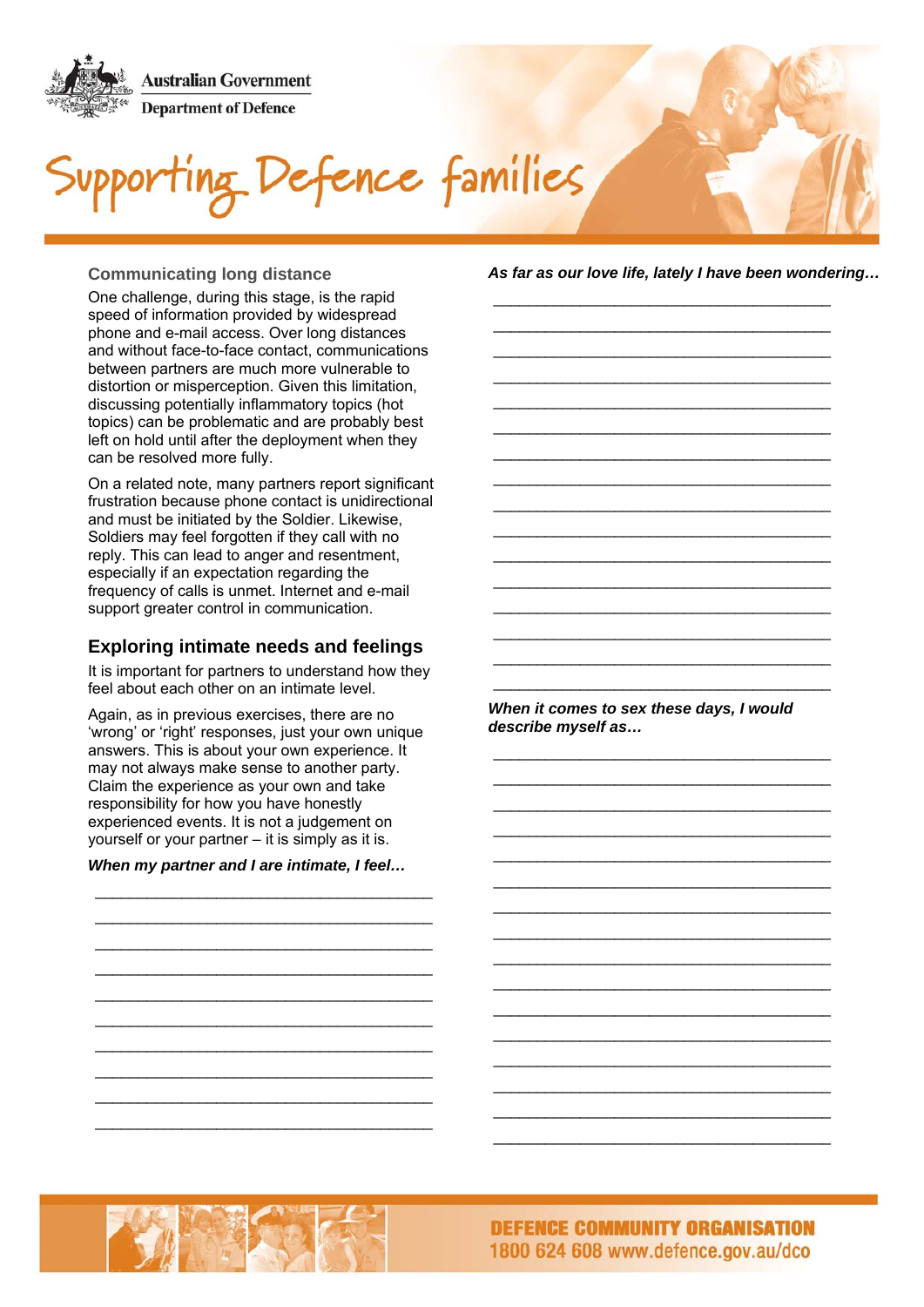

Defence families

I would describe my partner as...

#### Intimacy in the relationship

It is important for partners to become very clear about how each of them defines intimacy in their relationship. It also helps partners to clarify expectations they have for one another specific to intimacy and sexuality.

To me, intimacy means...

When it comes to our sex life and level of intimacy in our relationship, I am concerned  $that...$ 

As far as our relationship, my idea of what sex should be like is...

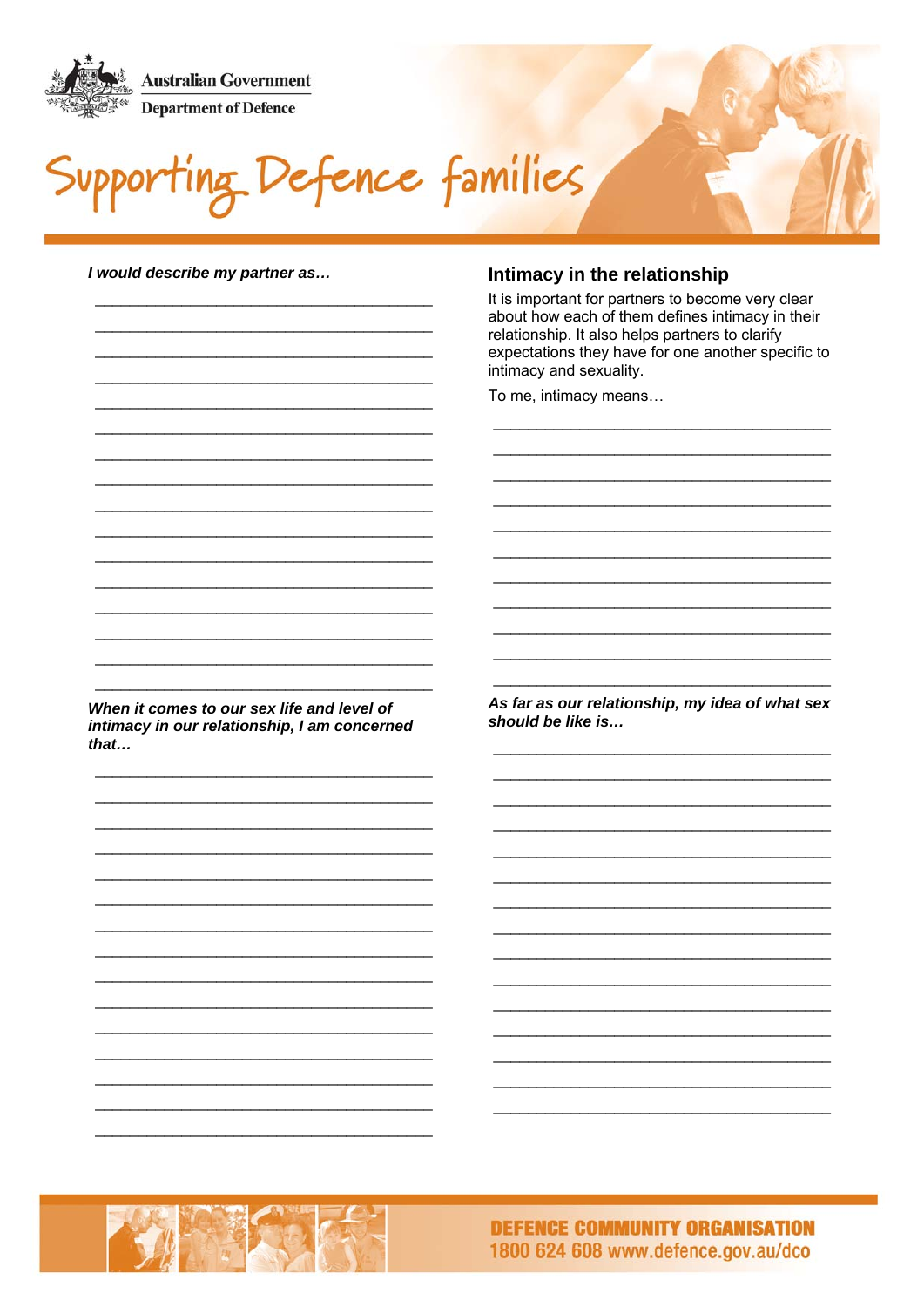

Defence families

My expectations for myself in our relationship are...

In my ideal fantasy, I would be...

My expectations for my partner in our relationship are...

This exercise explores your underlying fears and perceptions about intimacy.

This is about your own experience. It may not always make sense to another party. Claim the experience as your own and take responsibility for how you have honestly experienced events. It is not a judgement on yourself or your partner - it is simply as it is.

I realise my biggest fear(s) is/are...

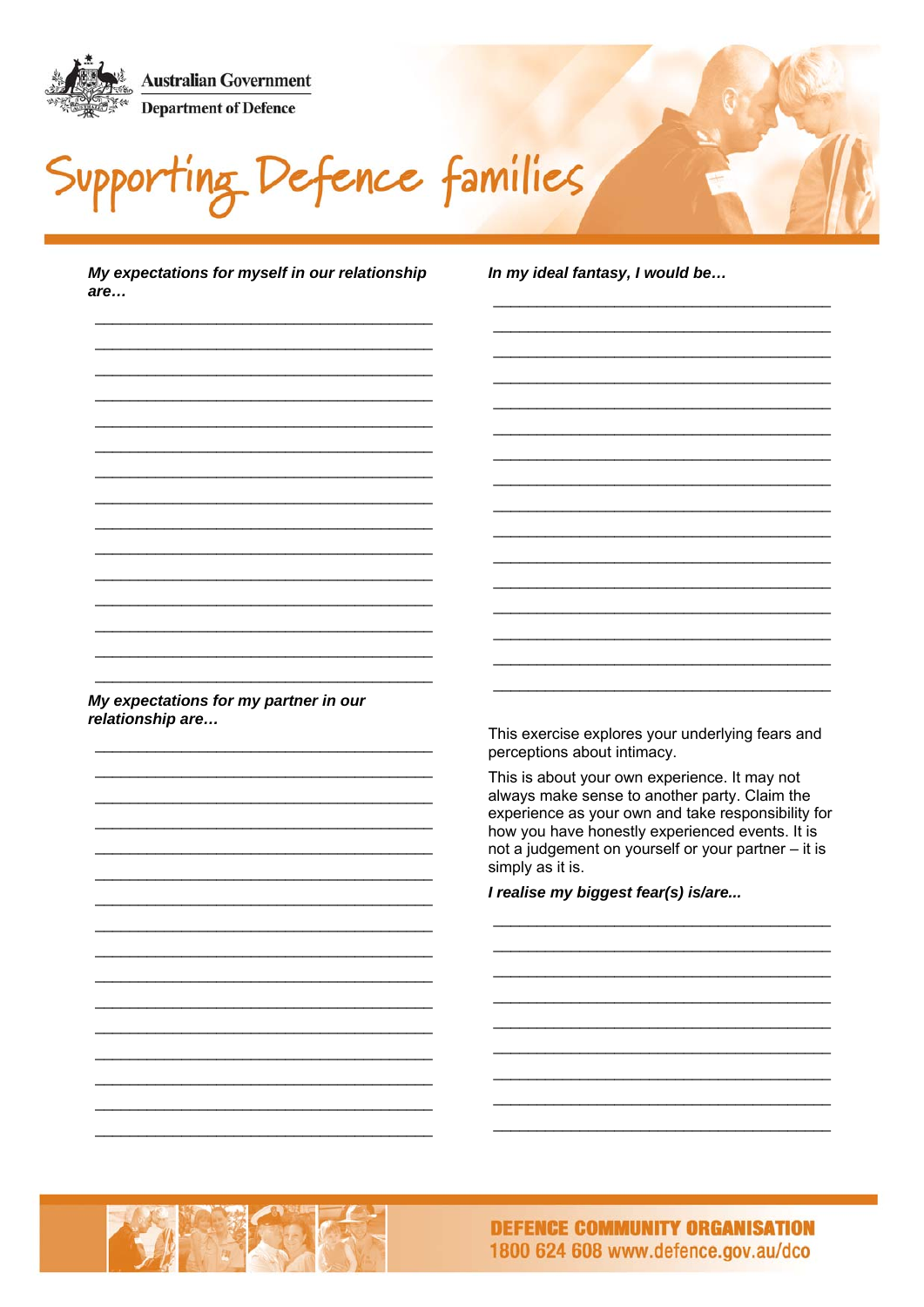

Defence families

In our relationship, on a deep level, I feel...

The experience with my partner where I felt furthest from him/her and bad about myself was (describe it).... I felt this way because...

The experience with my partner where I felt closest to him/her and good about myself was (describe it)... I felt this way because...

#### **Sharing Emotions**

This exercise aims at helping you investigate how you feel about sharing painful thoughts and emotions with each other.

#### When you were younger, was there someone you talked to when you felt sad or scared?

If no, what did you do instead when you felt that way? If yes, who was that? What was it like to share with them?

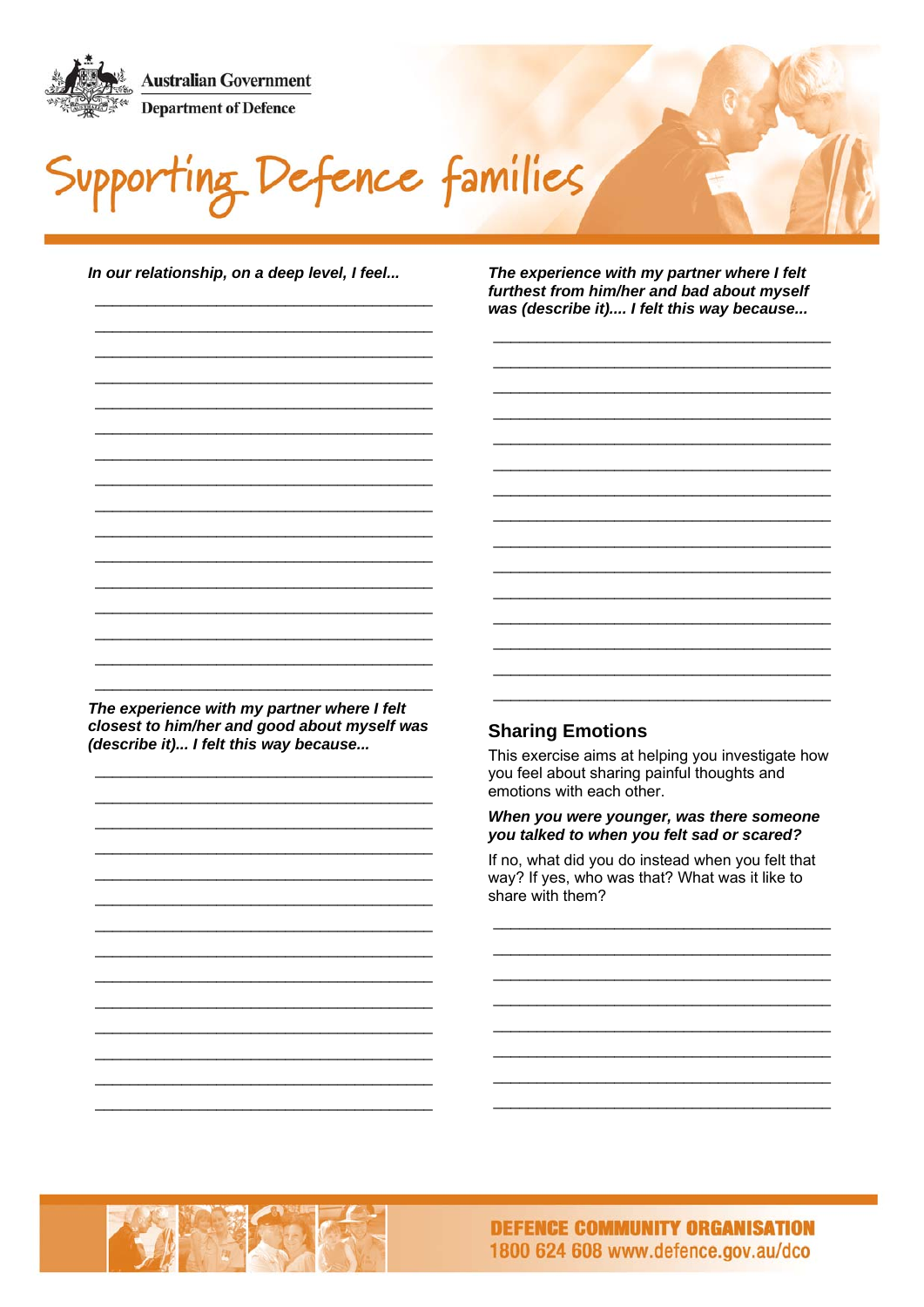

Defence families

*Imagine that you talked to your partner about something that made you feel sad or scared. What would that be like for you?* 

\_\_\_\_\_\_\_\_\_\_\_\_\_\_\_\_\_\_\_\_\_\_\_\_\_\_\_\_\_\_\_\_\_\_\_\_\_\_\_ \_\_\_\_\_\_\_\_\_\_\_\_\_\_\_\_\_\_\_\_\_\_\_\_\_\_\_\_\_\_\_\_\_\_\_\_\_\_\_ \_\_\_\_\_\_\_\_\_\_\_\_\_\_\_\_\_\_\_\_\_\_\_\_\_\_\_\_\_\_\_\_\_\_\_\_\_\_\_ \_\_\_\_\_\_\_\_\_\_\_\_\_\_\_\_\_\_\_\_\_\_\_\_\_\_\_\_\_\_\_\_\_\_\_\_\_\_\_ \_\_\_\_\_\_\_\_\_\_\_\_\_\_\_\_\_\_\_\_\_\_\_\_\_\_\_\_\_\_\_\_\_\_\_\_\_\_\_ \_\_\_\_\_\_\_\_\_\_\_\_\_\_\_\_\_\_\_\_\_\_\_\_\_\_\_\_\_\_\_\_\_\_\_\_\_\_\_

\_\_\_\_\_\_\_\_\_\_\_\_\_\_\_\_\_\_\_\_\_\_\_\_\_\_\_\_\_\_\_\_\_\_\_\_\_\_\_ \_\_\_\_\_\_\_\_\_\_\_\_\_\_\_\_\_\_\_\_\_\_\_\_\_\_\_\_\_\_\_\_\_\_\_\_\_\_\_ \_\_\_\_\_\_\_\_\_\_\_\_\_\_\_\_\_\_\_\_\_\_\_\_\_\_\_\_\_\_\_\_\_\_\_\_\_\_\_ \_\_\_\_\_\_\_\_\_\_\_\_\_\_\_\_\_\_\_\_\_\_\_\_\_\_\_\_\_\_\_\_\_\_\_\_\_\_\_ \_\_\_\_\_\_\_\_\_\_\_\_\_\_\_\_\_\_\_\_\_\_\_\_\_\_\_\_\_\_\_\_\_\_\_\_\_\_\_ \_\_\_\_\_\_\_\_\_\_\_\_\_\_\_\_\_\_\_\_\_\_\_\_\_\_\_\_\_\_\_\_\_\_\_\_\_\_\_ \_\_\_\_\_\_\_\_\_\_\_\_\_\_\_\_\_\_\_\_\_\_\_\_\_\_\_\_\_\_\_\_\_\_\_\_\_\_\_ \_\_\_\_\_\_\_\_\_\_\_\_\_\_\_\_\_\_\_\_\_\_\_\_\_\_\_\_\_\_\_\_\_\_\_\_\_\_\_ \_\_\_\_\_\_\_\_\_\_\_\_\_\_\_\_\_\_\_\_\_\_\_\_\_\_\_\_\_\_\_\_\_\_\_\_\_\_\_ \_\_\_\_\_\_\_\_\_\_\_\_\_\_\_\_\_\_\_\_\_\_\_\_\_\_\_\_\_\_\_\_\_\_\_\_\_\_\_ *If you told your partner about a secret, how* 

*would you like your partner to respond and show that they are listening to you?* 

\_\_\_\_\_\_\_\_\_\_\_\_\_\_\_\_\_\_\_\_\_\_\_\_\_\_\_\_\_\_\_\_\_\_\_\_\_\_\_ \_\_\_\_\_\_\_\_\_\_\_\_\_\_\_\_\_\_\_\_\_\_\_\_\_\_\_\_\_\_\_\_\_\_\_\_\_\_\_ \_\_\_\_\_\_\_\_\_\_\_\_\_\_\_\_\_\_\_\_\_\_\_\_\_\_\_\_\_\_\_\_\_\_\_\_\_\_\_ \_\_\_\_\_\_\_\_\_\_\_\_\_\_\_\_\_\_\_\_\_\_\_\_\_\_\_\_\_\_\_\_\_\_\_\_\_\_\_ \_\_\_\_\_\_\_\_\_\_\_\_\_\_\_\_\_\_\_\_\_\_\_\_\_\_\_\_\_\_\_\_\_\_\_\_\_\_\_ \_\_\_\_\_\_\_\_\_\_\_\_\_\_\_\_\_\_\_\_\_\_\_\_\_\_\_\_\_\_\_\_\_\_\_\_\_\_\_ \_\_\_\_\_\_\_\_\_\_\_\_\_\_\_\_\_\_\_\_\_\_\_\_\_\_\_\_\_\_\_\_\_\_\_\_\_\_\_ \_\_\_\_\_\_\_\_\_\_\_\_\_\_\_\_\_\_\_\_\_\_\_\_\_\_\_\_\_\_\_\_\_\_\_\_\_\_\_ \_\_\_\_\_\_\_\_\_\_\_\_\_\_\_\_\_\_\_\_\_\_\_\_\_\_\_\_\_\_\_\_\_\_\_\_\_\_\_ \_\_\_\_\_\_\_\_\_\_\_\_\_\_\_\_\_\_\_\_\_\_\_\_\_\_\_\_\_\_\_\_\_\_\_\_\_\_\_ \_\_\_\_\_\_\_\_\_\_\_\_\_\_\_\_\_\_\_\_\_\_\_\_\_\_\_\_\_\_\_\_\_\_\_\_\_\_\_ \_\_\_\_\_\_\_\_\_\_\_\_\_\_\_\_\_\_\_\_\_\_\_\_\_\_\_\_\_\_\_\_\_\_\_\_\_\_\_ \_\_\_\_\_\_\_\_\_\_\_\_\_\_\_\_\_\_\_\_\_\_\_\_\_\_\_\_\_\_\_\_\_\_\_\_\_\_\_

#### **How do I know when I am in a healthy relationship?**

Some people may not have had much experience in safe, healthy relationships. They may not believe that healthy safe relationships actually exist. They do. While no relationship is perfect, here are some behaviours that are commonly found in healthy relationships:

- Your partner supports your relationships with friends and family members.
- Your partner asks your opinion and respectfully listens to your answers.
- − You and your partner can agree to disagree and resolve conflicts without fear of name calling, insults, manipulation, threats, or violence.
- Your partner accepts responsibility for his or her own mistakes, behaviour, thoughts, or feelings and will offer sincere apologies and demonstrate change accordingly.
- Your partner trusts you and is also trustworthy and is someone you and your children feel safe with.
- You share in the decision making, the responsibility of family budgeting, and sharing the family resources to benefit all family members equally.

If you find that you would like to build or increase these behaviours in your current and future relationships, you may consider consulting with a health care professional about how to find support in doing so.

#### **References**

*Couple-Based Interventions for Military and Veteran Families: A Practitioner's Guide* edited by Douglas K. Snyder and Candice M. Monson. 2012. The Guilford Press.

*Healing stress in military families – eight steps to wellness*. DeCarvalho, L and Whealin, J.M . 2012. John Wiley & Sons, New Jersey.

*Living with Love*. Centacare Geraldton. A Commonwealth Government initiative. 2000.